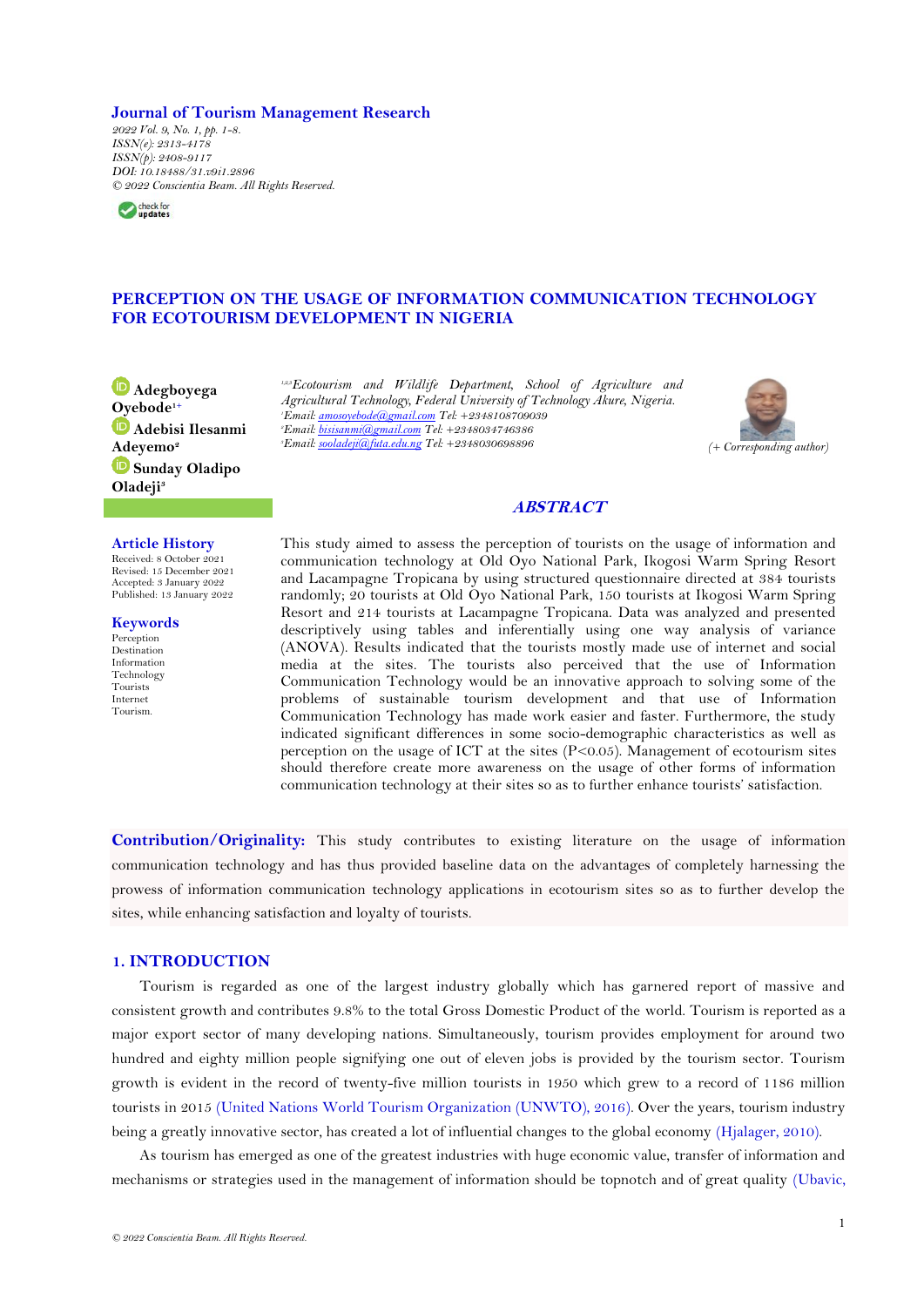[2015\)](#page-7-2). The information communication revolution which is involved in all branches of business economy has also been introduced to the tourism industry which has thus provided the opportunity for tourism destinations to survive and have a winning edge in the competitiveness of the market [\(Brdar, 2015\)](#page-7-3).

Information and communication technology is regarded as a powerful force that drives and improves the growth of the tourism sector of diverse economies, and has the capacity to develop and enhance a profit-based tourism industry [\(Deuchar, 2012\)](#page-7-4). Also, it has been established that Information and Communication Technology significantly reduces operating costs and allows small firms and destinations to have a competitive edge globally [\(Arker, 2010\)](#page-6-0). The competitive advantage that the Information and Communication Technology poses for tourism and hospitality firms can be achieved through unique internet marketing campaigns, continuous effective communication with diverse stakeholders as well as other strategies (Mihalič[, Garbin Prani](#page-7-5)čević, & Arnerić, 2015). Generally, the continuous diversification of the usage of information and communication technologies in the tourism industry has created more competitiveness in the tourism atmosphere, which has become a crucial part of trade development [\(Berné, García-González, García-Uceda, & Múgica, 2015\)](#page-7-6).

Information communication technologies (ICTs) have been changing the operations of tourism industry worldwide [\(Bethapudi, 2013\)](#page-7-7). Hence, information and communication technology is a joint platform of digital and electronic technologies providing easy communication and electronic interaction between humans and information systems [\(Wang & Law, 2007\)](#page-7-8). [Vadi and Hildegard \(2014\)](#page-7-9) highlighted that tourism can generate funds for protecting natural areas, enhance local and tourist awareness of biodiversity and conservation issues as well as encourage sustainable livelihoods among local people. Furthermore, [Januszewska, Jaremen, and Nawrocka \(2015\)](#page-7-10) studied the effects of the usage of Information and Communication Technology and found out the differences in the observed merits and challenges facing its implementation by tourism destinations. However, there is little information on the perception of usage of information and communication technology for ecotourism development in Nigeria which this study aimed to explore.

### **2. METHODOLOGY**

This study was carried out at Old Oyo National Park managed by the Federal Government of Nigeria located within coordinates 7.850171<sup>o</sup>N and 3.911465<sup>o</sup>E, Ikogosi Warm Spring managed by Ekiti State government located within coordinates 7.590804°N and 4.980059°E and Lacampagne Tropicana managed privately located within coordinates 6.3926<sup>0</sup> N and 4.1865<sup>0</sup> E (see [Figure 1\)](#page-2-0). The target population for this study were tourists of the sites and Krejcie [and Morgan \(1970\)](#page-7-11) determination of sample size was used to proportionately select the twenty visitors at Old Oyo National Park, one hundred and fifty tourists at Ikogosi Warm Spring Resort and two hundred and fourteen tourists at Lacampagne Tropicana making a total of three hundred and eighty-four tourists. This study made use of relevant literatures to construct questions in the questionnaire. Data was obtained across the three sites from January to June, 2021. Data was collated and analyzed using Statistical Package for Social Science version 23 and results were presented descriptively using frequency, percentage and tables. Inferentially, Analysis of Variance (One-Way ANOVA) was used to test the significant difference in socio-demographic characteristics of tourists in the sites as well as their perception on the usage of information Communication Technology at the sites.

### **3. RESULTS**

### *3.1. Socio-Demographic Characteristics of Tourists*

[Table 1](#page-2-1) reveals the socio-demographic characteristics of the tourists at Old Oyo National Park, Ikogosi Warm Spring Resort and Lacampagne Tropicana. At Old Oyo National Park, majority of the tourists were female (75%), between the ages of 20-30 years (85%), single (95%), students (90%) with tertiary education (95%). Highest percentage of the tourists have income below  $\mathbb{N}10,000$  (40%) and were Christians (95%).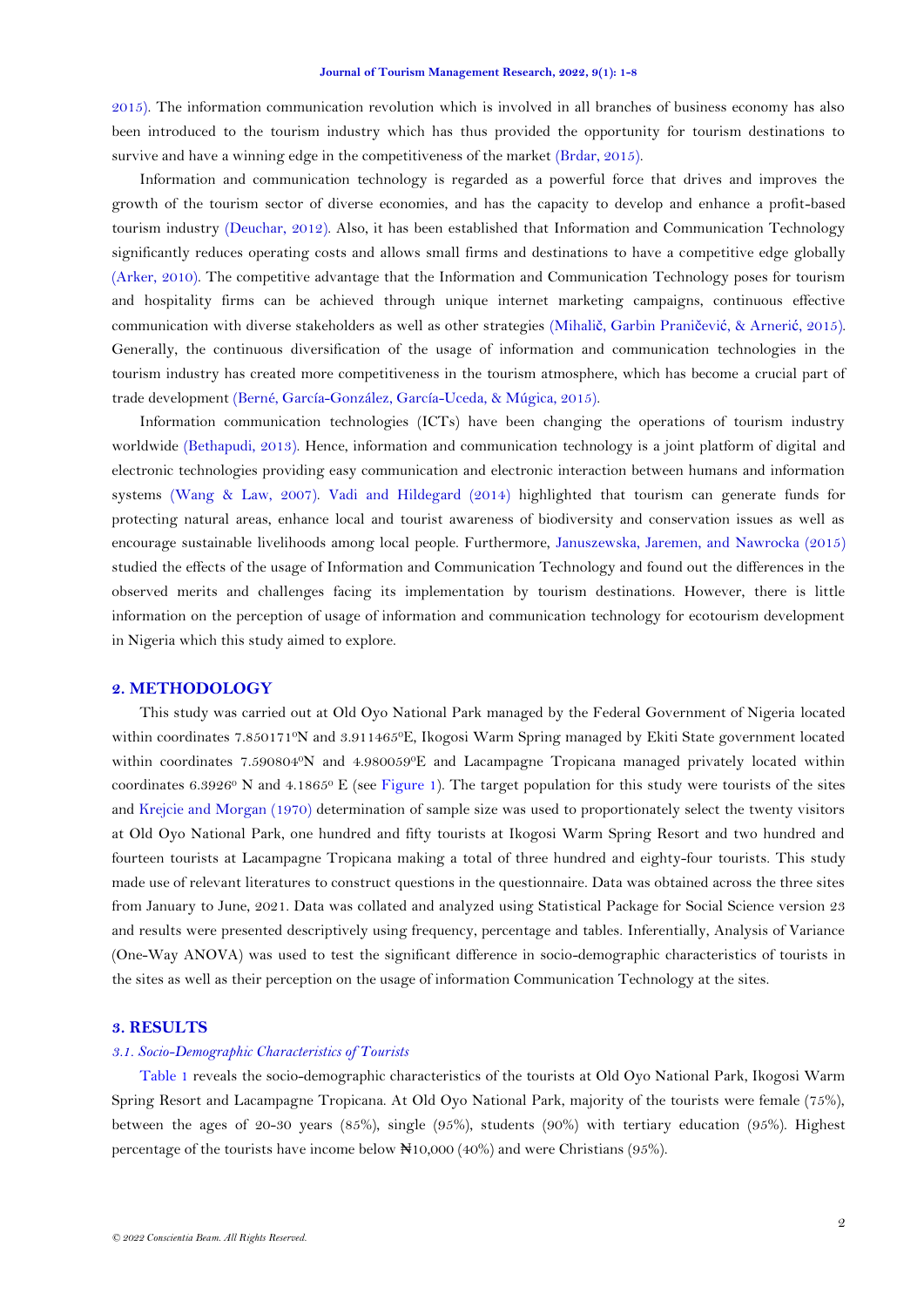**Journal of Tourism Management Research, 2022, 9(1): 1-8**



**Figure 1.** Map of Southwest Nigeria showing the study areas.

<span id="page-2-1"></span><span id="page-2-0"></span>

| <b>Variables</b>                         |                   | <b>Table 1.</b> Socio-demographic characteristics of fourists.<br>Old Oyo National park | Ikogosi Warm Spring<br>Resort |                   | Lacampagne Tropicana |                   |  |
|------------------------------------------|-------------------|-----------------------------------------------------------------------------------------|-------------------------------|-------------------|----------------------|-------------------|--|
|                                          | Frequency<br>(20) | Percentage<br>(%)                                                                       | Frequency<br>(150)            | Percentage<br>(%) | Frequency<br>(214)   | Percentage<br>(%) |  |
| <b>Sex</b>                               |                   |                                                                                         |                               |                   |                      |                   |  |
| Male                                     | $\boldsymbol{5}$  | 25                                                                                      | 136                           | 90.7              | 107                  | 50                |  |
| Female                                   | 15                | $75\,$                                                                                  | 14                            | 9.3               | 107                  | 50                |  |
| Age                                      |                   |                                                                                         |                               |                   |                      |                   |  |
| Below 20                                 | $\mathfrak{D}$    | 10                                                                                      | 15                            | 10                | 17                   | 7.9               |  |
| 20-30                                    | 17                | 85                                                                                      | 135                           | 90                | 129                  | 60.3              |  |
| $31 - 40$                                | $\sigma$          | $\theta$                                                                                | $\theta$                      | $\theta$          | 52                   | 24.3              |  |
| $41 - 50$                                | $\mathbf{1}$      | 5                                                                                       | $\Omega$                      | $\theta$          | 16                   | $7.5\,$           |  |
| Marital status                           |                   |                                                                                         |                               |                   |                      |                   |  |
| Single                                   | 19                | 95                                                                                      | 135                           | 90                | 161                  | 75.2              |  |
| Married                                  | $\mathbf{1}$      | 5                                                                                       | 15                            | 10                | 53                   | 24.8              |  |
| Occupation                               |                   |                                                                                         |                               |                   |                      |                   |  |
| Farmer                                   | $\mathbf{1}$      | $\overline{5}$                                                                          | $\theta$                      | $\theta$          | $\theta$             | $\theta$          |  |
| Entrepreneur                             | $\mathbf{1}$      | 5                                                                                       | 15                            | 10                | 117                  | 54.7              |  |
| Student                                  | 18                | 90                                                                                      | 135                           | 90                | 17                   | 7.9               |  |
| Artisan                                  | $\boldsymbol{0}$  | $\theta$                                                                                | $\theta$                      | $\Omega$          | 62                   | 29                |  |
| Education                                |                   |                                                                                         |                               |                   |                      |                   |  |
| Primary                                  | $\mathbf{1}$      | $\boldsymbol{5}$                                                                        | $\sqrt{23}$                   | 15.3              | 8                    | 3.7               |  |
| Secondary                                | $\boldsymbol{0}$  | $\overline{O}$                                                                          | $\theta$                      | $\overline{O}$    | $20\,$               | 9.3               |  |
| Tertiary                                 | 19                | 95                                                                                      | 127                           | 84.7              | 186                  | 86.9              |  |
| Income                                   |                   |                                                                                         |                               |                   |                      |                   |  |
| Below N10,000                            | 8                 | 40                                                                                      | $\theta$                      | $\Omega$          | $\theta$             | $\theta$          |  |
| N10,000-N19,999                          | $\boldsymbol{5}$  | $\sqrt{25}$                                                                             | $15\,$                        | 10                | 18                   | 8.4               |  |
| N20,000-N39,999                          | $\overline{4}$    | 20                                                                                      | 61                            | 40.7              | 18                   | 8.4               |  |
| N <sub>40,000</sub> -N <sub>59,999</sub> | $\Omega$          | $\theta$                                                                                | 15                            | 10                | 35                   | 16.4              |  |
| N60,000-N79,999                          | $\theta$          | $\theta$                                                                                | 14                            | 9.3               | 9                    | 4.2               |  |
| N80,000-N99,999                          | $\sigma$          | $\theta$                                                                                | 30                            | 20                | $\bf 35$             | 16.               |  |
| Above N100,000                           | 3                 | 15                                                                                      | 15                            | 10                | 99                   | 46.3              |  |
| Religion                                 |                   |                                                                                         |                               |                   |                      |                   |  |
| Christianity                             | 19                | 95                                                                                      | 135                           | 90                | 177                  | 82.7              |  |
| Islam                                    | $\mathbf{1}$      | $\overline{5}$                                                                          | 15                            | 10                | 29                   | 13.6              |  |
| Traditional worshiper                    | $\overline{O}$    | $\boldsymbol{0}$                                                                        | $\Omega$                      | $\boldsymbol{0}$  | 8                    | 3.7               |  |

**Table 1.** Socio-demographic characteristics of tourist

**Source:** Field Survey, 2021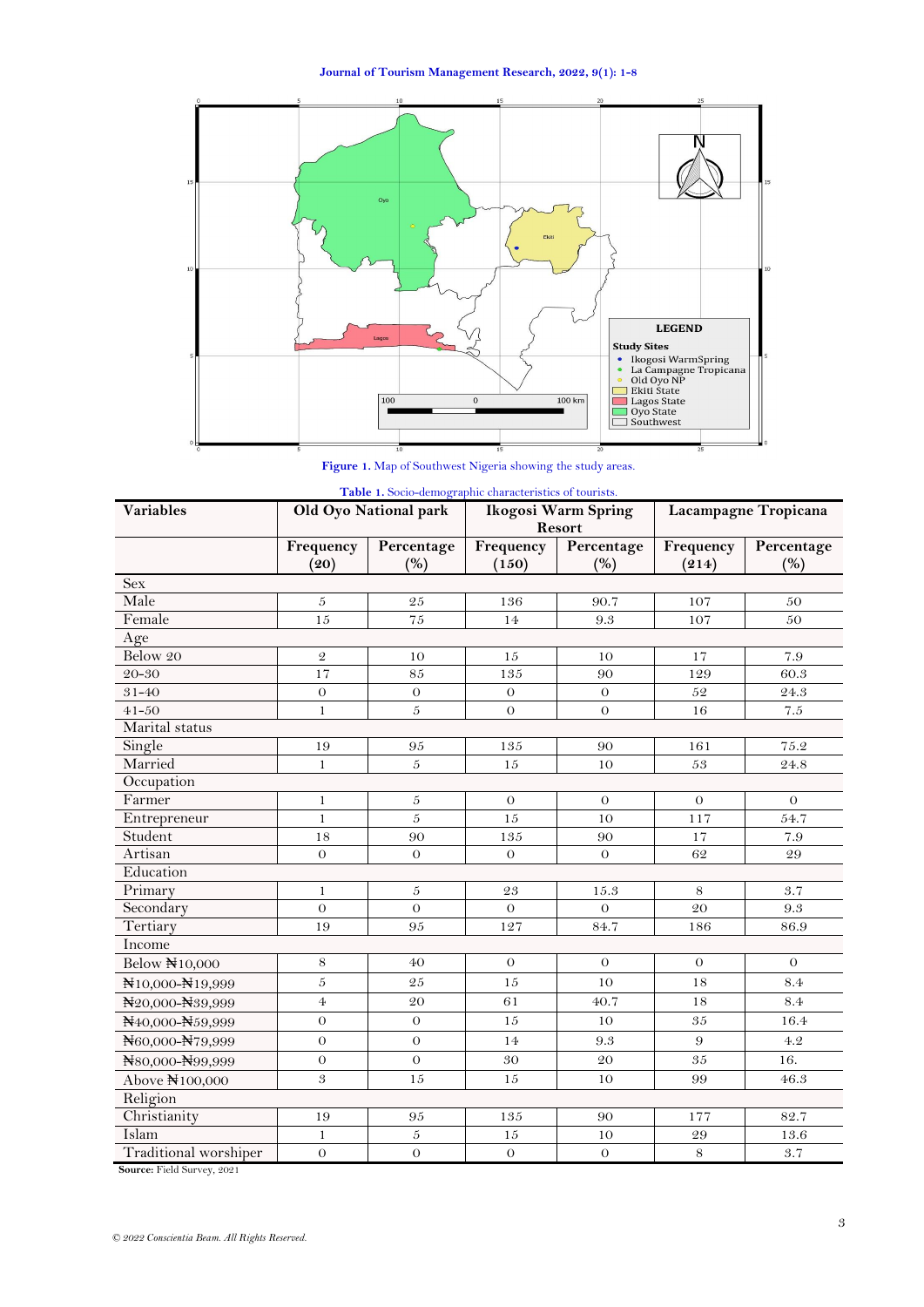At Ikogosi Warm Spring Resort, majority of the tourists were males (90.7%) between the ages of 20- 30 years (90%), single (90%), and student (90%) with tertiary education (84.7%). Highest percentage of the tourists have income range of  $\mathbb{N}20,000-\mathbb{N}39,999$  (40.7%) and were Christians (90%). At Lacampagne Tropicana, male and female tourists were of equal number (50% each). Majority of the tourists were between the ages of 20-30 years (60.3%), singles (75.2%), and entrepreneur (54.7%) with tertiary education (86.9%). Also, highest percentage of the tourists have income above  $\mathbb{N}100,000$  (46.3%) and were Christians (82.7%).

### *3.2. Level of Usage of Information Communication Technology (ICT)*

[Table 2](#page-3-0) reveals the level of usage of ICT applications at Old Oyo National Park. Internet (55%) and Social media (50%) have high usage at the site. [Table 3](#page-3-1) reveals social media (20%) has high usage at Ikogosi Warm Spring Resort. Also, [Table 4](#page-3-2) reveals social media (42.1%) has high usage at Lacampagne Tropicana.

<span id="page-3-0"></span>

| Table 2. Level of usage of ICT at Old Oyo National Park.   |                  |            |           |           |  |  |  |  |
|------------------------------------------------------------|------------------|------------|-----------|-----------|--|--|--|--|
| <b>ICT</b> based tools                                     | High             | Medium     | Low       | Not Used  |  |  |  |  |
| Geographical Information System                            | $6(30\%)$        | $12(60\%)$ | 1(5%)     | 1(5%)     |  |  |  |  |
| Computer simulation                                        | 3(15%)           | $11(55\%)$ | $4(20\%)$ | $2(10\%)$ |  |  |  |  |
| Tourism Information System                                 | $8(40\%)$        | 11(55%)    | 1 (5%)    | $0(0\%)$  |  |  |  |  |
| Destination Management System                              | $O(O_0^{\circ})$ | $18(90\%)$ | 1(5%)     | 1(5%)     |  |  |  |  |
| Environment Management Information System                  | 3(15%)           | $12(60\%)$ | 3(15%)    | $2(10\%)$ |  |  |  |  |
| Economic Impact Analysis Software                          | $2(10\%)$        | $14(70\%)$ | 3(15%)    | 1(5%)     |  |  |  |  |
| Virtual Tourism                                            | 7(35%)           | 9(45%)     | 3(15%)    | 1(5%)     |  |  |  |  |
| Location-based services                                    | $0(0\%)$         | $11(55\%)$ | $8(40\%)$ | 1(5%)     |  |  |  |  |
| eRating System                                             | 1(5%)            | $10(50\%)$ | $8(40\%)$ | 1(5%)     |  |  |  |  |
| Internet                                                   | 11(55%)          | $4(20\%)$  | $4(20\%)$ | 1(5%)     |  |  |  |  |
| Social media (Twitter, facebook, whatsapp, Instagram, etc) | $10(50\%)$       | $4(20\%)$  | 5(25%)    | 1(5%)     |  |  |  |  |
| Carbon Calculators                                         | 1(5%)            | 7(35%)     | 7(35%)    | 5(25%)    |  |  |  |  |

| Source: Field survey, 2021. |  |  |
|-----------------------------|--|--|
|-----------------------------|--|--|

| Table 3. Level of usage of ICT at Ikogosi warm spring resort. |  |
|---------------------------------------------------------------|--|
|---------------------------------------------------------------|--|

<span id="page-3-1"></span>

| <b>ICT</b> based tools                                     | High        | Medium       | Low          | <b>Not Used</b> |
|------------------------------------------------------------|-------------|--------------|--------------|-----------------|
| Geographical Information System                            | $15(10\%)$  | $0(0\%)$     | $29(19.3\%)$ | 106 (70.7%)     |
| Computer simulation                                        | 15 (10%)    | $0(0\%)$     | $0(0\%)$     | 135 (90%)       |
| Tourism Information System                                 | 15 (10%)    | $0(0\%)$     | 29 (19.3%)   | 106 (70.7%)     |
| Destination Management System                              | 15 (10%)    | $0(0\%)$     | $0(0\%)$     | $135(90\%)$     |
| Environment Management Information System                  | $15(10\%)$  | $29(19.3\%)$ | $0(0\%)$     | $106(70.7\%)$   |
| Economic Impact Analysis Software                          | $0(0\%)$    | $0(0\%)$     | $15(10\%)$   | $135(90\%)$     |
| Virtual Tourism                                            | $\Omega$    | $15(10\%)$   | $15(10\%)$   | $120(80\%)$     |
| Location-based services                                    | $14(9.3\%)$ | $15(10\%)$   | $0(0\%)$     | 121 (80.7%)     |
| eRating System                                             | $15(10\%)$  | $0(0\%)$     | $14(9.3\%)$  | 121 (80.7%)     |
| Internet                                                   | $0(0\%)$    | $29(19.3\%)$ | $15(10\%)$   | $106(70.7\%)$   |
| Social media (Twitter, facebook, whatsapp, Instagram, etc) | $30(20\%)$  | $14(9.3\%)$  | $0(0\%)$     | $106(70.7\%)$   |
| Carbon Calculators                                         | 15 (10%)    | $15(10\%)$   | $0(0\%)$     | $120(80\%)$     |

**Source:** Field survey, 2021.

| Table 4. Level of usage of ICT at Lacampagne Tropicana. |  |  |
|---------------------------------------------------------|--|--|
|                                                         |  |  |

<span id="page-3-2"></span>

| <b>ICT</b> based tools                                     | High         | Medium       | Low          | Not Used      |
|------------------------------------------------------------|--------------|--------------|--------------|---------------|
| Geographical Information System                            | $47(22\%)$   | $27(12.6\%)$ | $43(20.1\%)$ | $97(45.3\%)$  |
| Computer simulation                                        | $37(17.3\%)$ | $53(24.8\%)$ | $27(12.6\%)$ | $97(45.3\%)$  |
| Tourism Information System                                 | 65 (30.4%)   | $34(15.9\%)$ | $26(12.1\%)$ | 89 (41.6%)    |
| Destination Management System                              | $37(17.3\%)$ | $35(16.4\%)$ | 45(21%)      | $97(45.3\%)$  |
| Environment Management Information System                  | 29 (13.6%)   | $35(16.4\%)$ | $44(20.6\%)$ | $106(49.5\%)$ |
| Economic Impact Analysis Software                          | 29 (13.6%)   | 26 (12.1%)   | $53(24.8\%)$ | $106(49.5\%)$ |
| Virtual Tourism                                            | $35(16.4\%)$ | 47(22%)      | $26(12.1\%)$ | $106(49.5\%)$ |
| Location-based services                                    | $19(8.9\%)$  | 55(25.7%)    | $35(16.4\%)$ | $105(49.1\%)$ |
| eRating System                                             | $45(21\%)$   | $37(17.3\%)$ | $34(15.9\%)$ | $98(45.8\%)$  |
| Internet                                                   | $73(34.1\%)$ | $8(3.7\%)$   | $34(15.9\%)$ | $99(46.3\%)$  |
| Social media (Twitter, facebook, whatsapp, Instagram, etc) | $90(42.1\%)$ | $18(8.4\%)$  | $17(7.9\%)$  | 89 (41.6%)    |
| Carbon Calculators                                         | $46(21.5\%)$ | 37(17.3%)    | $25(11.7\%)$ | $106(49.5\%)$ |

 **Source:** Field survey, 2021.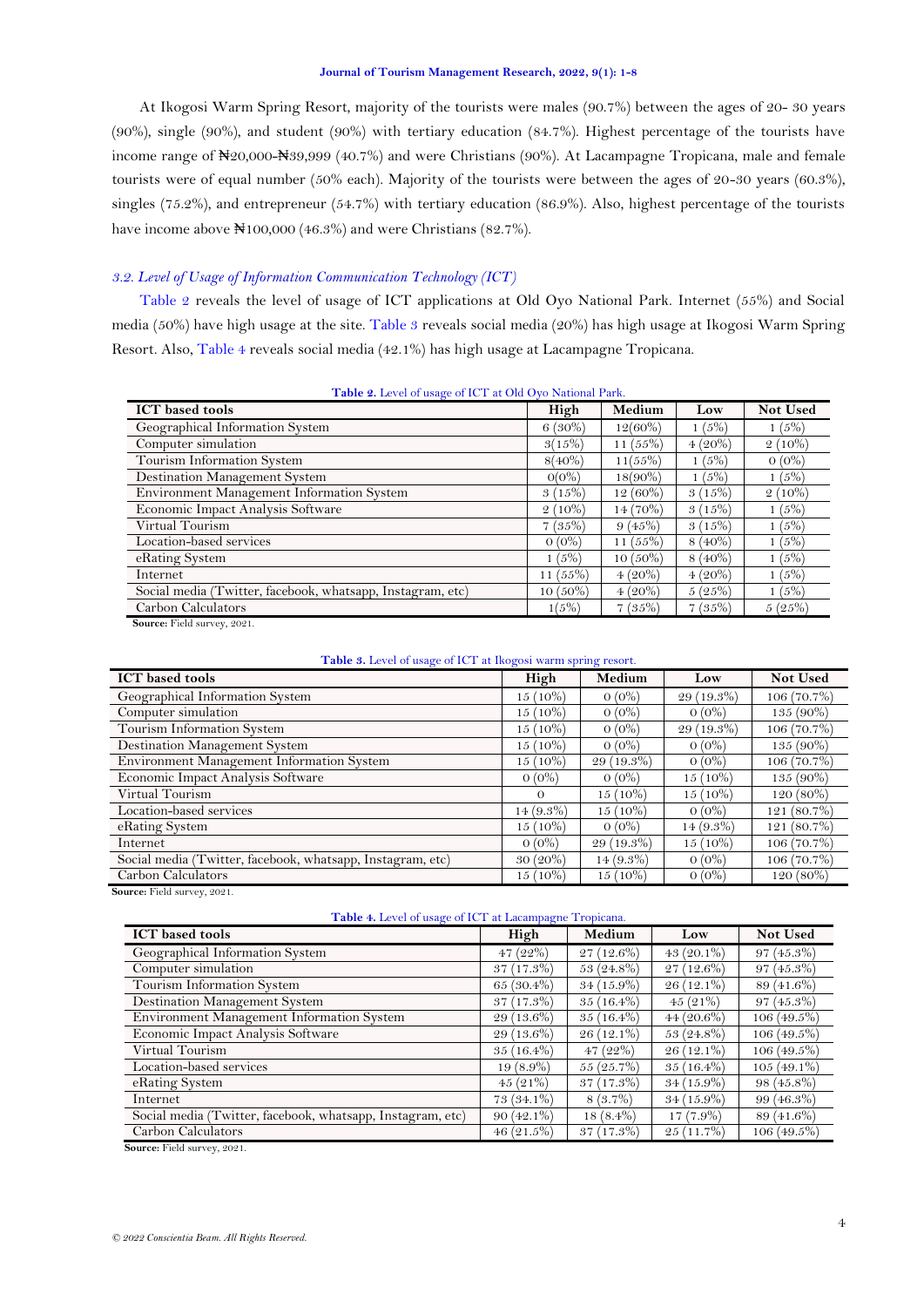#### **Journal of Tourism Management Research, 2022, 9(1): 1-8**

### *3.3. Perception on Usage of Information Communication Technology (ICT)*

[Table 5](#page-4-0) reveals the tourists perception about the usage of ICT at Old Oyo National Park. "The use of ICT will be an innovative approach to solving some of the problems of sustainable tourism development" had the highest mean (4.55). [Table 6](#page-4-1) reveals "Use of ICT applications have made my work easier and faster" had the highest mean at Ikogosi Warm Spring Resort (4.41). [Table 7](#page-5-0) reveals "The use of ICT will be an innovative approach to solving some of the problems of sustainable tourism development" and "Use of ICT applications have made my work easier and faster" both had the highest mean at Lacampagne Tropicana (4.04).

<span id="page-4-0"></span>

| <b>Variables</b>                                                                                                                                                                                                                                                                                                            | SA          | $\mathbf{A}$ | N         | D        | <b>SD</b> | Mean | St. D |
|-----------------------------------------------------------------------------------------------------------------------------------------------------------------------------------------------------------------------------------------------------------------------------------------------------------------------------|-------------|--------------|-----------|----------|-----------|------|-------|
| The use of ICT will be an innovative                                                                                                                                                                                                                                                                                        | 11 $(55\%)$ | 9(45%)       | $0(0\%)$  | $0(0\%)$ | $0(0\%)$  | 4.55 | 0.510 |
| approach to solving some of the                                                                                                                                                                                                                                                                                             |             |              |           |          |           |      |       |
| problems of sustainable tourism                                                                                                                                                                                                                                                                                             |             |              |           |          |           |      |       |
| development.                                                                                                                                                                                                                                                                                                                |             |              |           |          |           |      |       |
| The use of ICT has led to the better                                                                                                                                                                                                                                                                                        | 9(45%)      | $8(40\%)$    | $2(10\%)$ | $0(0\%)$ | 1(5%)     | 4.20 | 1.005 |
| management of the sustainable                                                                                                                                                                                                                                                                                               |             |              |           |          |           |      |       |
| development<br>tourism<br><sub>of</sub><br>my                                                                                                                                                                                                                                                                               |             |              |           |          |           |      |       |
| destination                                                                                                                                                                                                                                                                                                                 |             |              |           |          |           |      |       |
| ICT applications are usually difficult                                                                                                                                                                                                                                                                                      | $4(20\%)$   | 3(15%)       | $6(30\%)$ | 5(25%)   | $2(10\%)$ | 3.10 | 1.294 |
| to use                                                                                                                                                                                                                                                                                                                      |             |              |           |          |           |      |       |
| Use of ICT applications have made                                                                                                                                                                                                                                                                                           | $12(60\%)$  | $6(30\%)$    | 1(5%)     | $0(0\%)$ | 1(5%)     | 4.40 | 0.995 |
| my work easier and faster                                                                                                                                                                                                                                                                                                   |             |              |           |          |           |      |       |
| Use of ICT will reduce the number                                                                                                                                                                                                                                                                                           | 7(35%)      | 9(45%)       | 3(15%)    | 1(5%)    | $0(0\%)$  | 4.10 | 0.852 |
| of staff needed to carry out activities                                                                                                                                                                                                                                                                                     |             |              |           |          |           |      |       |
| at the site                                                                                                                                                                                                                                                                                                                 |             |              |           |          |           |      |       |
| Use of ICT will require more funds                                                                                                                                                                                                                                                                                          | 7(35%)      | $12(60\%)$   | 1(5%)     | $0(0\%)$ | $0(0\%)$  | 4.30 | 0.571 |
| in order to make it effective                                                                                                                                                                                                                                                                                               |             |              |           |          |           |      |       |
| $V$ and $\mathcal{O}_A$ and $\mathcal{O}_B$ and $\mathcal{O}_B$ and $\mathcal{O}_A$ and $\mathcal{O}_A$ and $\mathcal{O}_B$ and $\mathcal{O}_B$ and $\mathcal{O}_B$ and $\mathcal{O}_B$ and $\mathcal{O}_B$ and $\mathcal{O}_B$ and $\mathcal{O}_B$ and $\mathcal{O}_B$ and $\mathcal{O}_B$ and $\mathcal{O}_B$ and $\math$ |             |              |           |          |           |      |       |

### **Table 5.**Tourist's perception of usage of ICT at Old Oyo national park.

**Keys:** SA- Strongly Agree, A- Agree, N-Neutral, D- Disagree, SD- Strongly Disagree.

**Source:** Field Survey, 2021.

### **Table 6.** Tourist's perception of usage of ICT at Ikogosi Warm Spring Resort.

<span id="page-4-1"></span>

| <b>Variables</b>                | SA         | A          | N             | D          | <b>SD</b>  | Mean | St. D |
|---------------------------------|------------|------------|---------------|------------|------------|------|-------|
| The use of ICT will be an       | 76 (50.7%) | $30(20\%)$ | 44 $(29.3\%)$ | $0(0\%)$   | $0(0\%)$   | 4.21 | 0.872 |
| innovative approach to solving  |            |            |               |            |            |      |       |
| some of the problems of         |            |            |               |            |            |      |       |
| sustainable<br>tourism          |            |            |               |            |            |      |       |
| development.                    |            |            |               |            |            |      |       |
| The use of ICT has led to the   | 61 (40.7%) | 30 (20%)   | $44(29.3\%)$  | $0(0\%)$   | $15(10\%)$ | 3.81 | 1.255 |
| better management<br>of the     |            |            |               |            |            |      |       |
| sustainable<br>tourism          |            |            |               |            |            |      |       |
| development of my destination   |            |            |               |            |            |      |       |
| ICT applications are usually    | 76 (50.7%) | $15(10\%)$ | 29 (19.3%)    | $15(10\%)$ | $15(10\%)$ | 3.81 | 1.407 |
| difficult to use                |            |            |               |            |            |      |       |
| Use of ICT applications have    | 91 (60.7%) | $30(20\%)$ | 29 (19.3%)    | $0(0\%)$   | $0(0\%)$   | 4.41 | 0.796 |
| made my work easier and         |            |            |               |            |            |      |       |
| faster                          |            |            |               |            |            |      |       |
| Use of ICT will reduce the      | 76 (50.7%) | $30(20\%)$ | 29 (19.3%)    | $0(0\%)$   | $15(10\%)$ | 4.01 | 1.269 |
| number of staff needed to carry |            |            |               |            |            |      |       |
| out activities at the site      |            |            |               |            |            |      |       |
| Use of ICT will require more    | 76 (50.7%) | $45(30\%)$ | 29 (19.3%)    | $0(0\%)$   | $0(0\%)$   | 4.31 | 0.778 |
| funds in order to make it       |            |            |               |            |            |      |       |
| effective                       |            |            |               |            |            |      |       |

**Keys:** SA- Strongly Agree, A- Agree, N-Neutral, D- Disagree, SD- Strongly Disagree.

**Source:** Field Survey, 2021.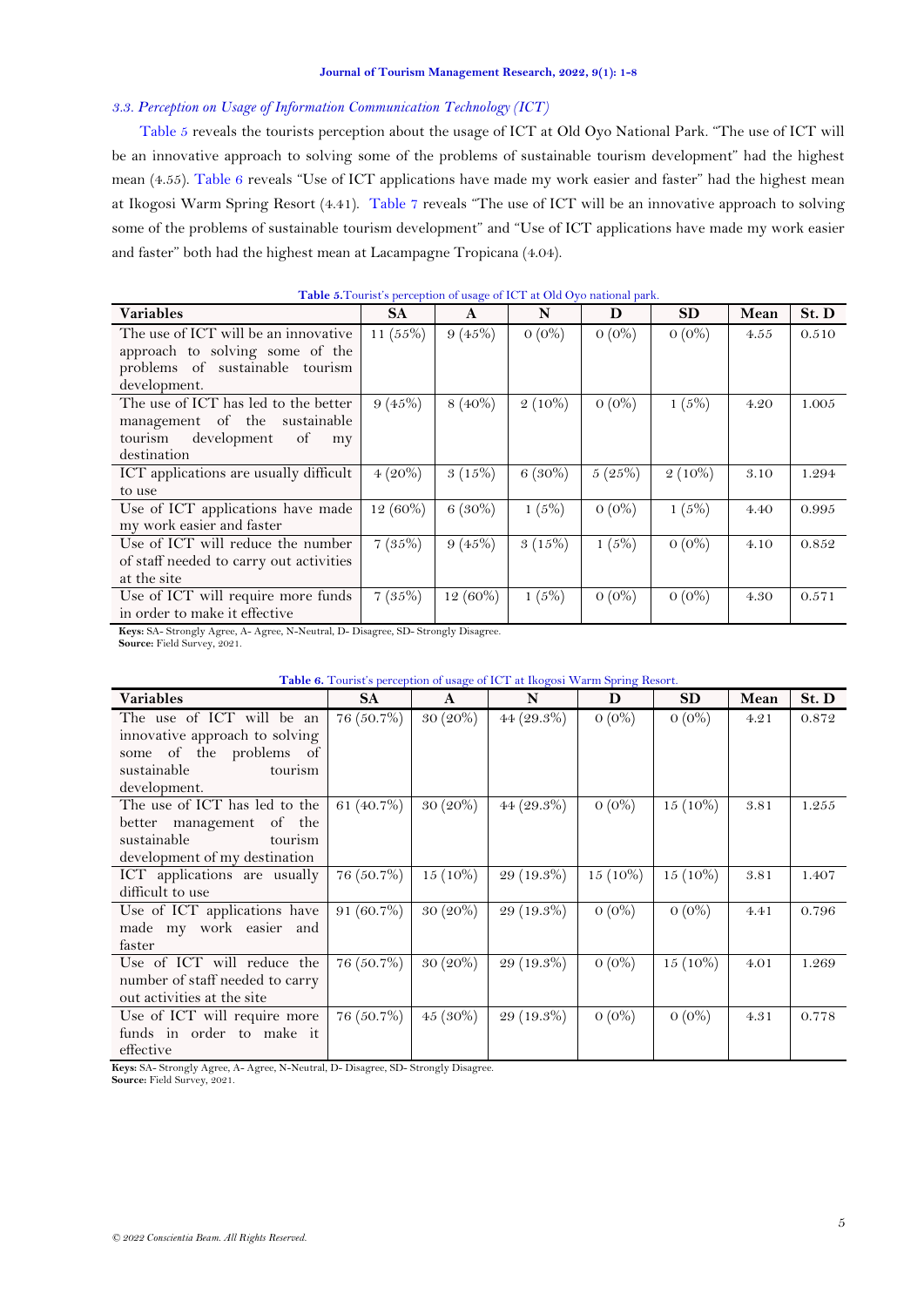<span id="page-5-0"></span>

| <b>Table 1.</b> Fourist's perception of usage of TCT at Lacampagne Tropicana. |             |              |               |            |               |      |       |
|-------------------------------------------------------------------------------|-------------|--------------|---------------|------------|---------------|------|-------|
| <b>Variables</b>                                                              | <b>SA</b>   | $\mathbf{A}$ | N             | D          | <b>SD</b>     | Mean | St.D  |
| The use of ICT will be                                                        | 91 (42.5%)  | 65 (30.4%)   | 42 $(19.6\%)$ | $8(3.7\%)$ | 8(3.7%)       | 4.04 | 1.054 |
| an innovative approach                                                        |             |              |               |            |               |      |       |
| to solving some of the                                                        |             |              |               |            |               |      |       |
| problems of sustainable                                                       |             |              |               |            |               |      |       |
| tourism development.                                                          |             |              |               |            |               |      |       |
| The use of ICT has led                                                        | 64 (29.9%)  | 63 (29.4%)   | 50 (23.4%)    | 29 (13.6%) | $8(3.7\%)$    | 3.68 | 1.147 |
| the<br>better<br>to                                                           |             |              |               |            |               |      |       |
| the<br>of<br>management                                                       |             |              |               |            |               |      |       |
| sustainable<br>tourism                                                        |             |              |               |            |               |      |       |
| development<br>of<br>my                                                       |             |              |               |            |               |      |       |
| destination                                                                   |             |              |               |            |               |      |       |
| ICT applications<br>are                                                       | $10(4.7\%)$ | 36 (16.8%)   | 60 (28%)      | 47 (22%)   | 61 $(28.5\%)$ | 2.47 | 1.201 |
| usually difficult to use                                                      |             |              |               |            |               |      |       |
| Use of ICT applications                                                       | 85 (39.7%)  | $52(24.3\%)$ | 77 (36%)      | $0(0\%)$   | $0(0\%)$      | 4.04 | 0.871 |
| have made my work                                                             |             |              |               |            |               |      |       |
| easier and faster                                                             |             |              |               |            |               |      |       |
| Use of ICT will reduce                                                        | 53 (24.8%)  | 66 (30.8%)   | 68 (31.8%)    | $8(3.7\%)$ | 19 (8.9%)     | 3.59 | 1.162 |
| the number of staff                                                           |             |              |               |            |               |      |       |
| needed to carry<br>out                                                        |             |              |               |            |               |      |       |
| activities at the site                                                        |             |              |               |            |               |      |       |
| Use of ICT will require                                                       | 70 (32.7%)  | 48 (22.4%)   | 52 (24.3%)    | 24 (11.2%) | 20 (9.3%)     | 3.58 | 1.300 |
| more funds in order to                                                        |             |              |               |            |               |      |       |
| make it effective                                                             |             |              |               |            |               |      |       |

**Table 7.** Tourist's perception of usage of ICT at Lacampagne Tropicana.

**Keys:** SA- Strongly Agree, A- Agree, N-Neutral, D- Disagree, SD- Strongly Disagree.

**Source:** Field Survey, 2021.

### *3.4. Difference in Socio-Demographic Characteristics and Perception, Due To ICT*

[Table 8](#page-5-1) reveals there are significant differences among gender, age, marital status, occupation, income, religion, perception of the usage of ICT facilities at the sites  $(P<0.05)$ .

<span id="page-5-1"></span>

| <b>Variables</b>      | Mean square | F      | Sig.                  | <b>Decision</b> |
|-----------------------|-------------|--------|-----------------------|-----------------|
| Gender                | 8.945       | 48.726 | $0.000$ **            | Significant     |
| Age                   | 7.717       | 22.356 | $0.000$ **            | Significant     |
| <b>Marital Status</b> | 1.139       | 7.987  | $0.000$ **            | Significant     |
| Occupation            | 7.466       | 9.038  | $0.000$ **            | Significant     |
| Education             | 0.994       | 2.967  | 0.053                 | Not Significant |
| Income                | 131.723     | 45.163 | $0.000$ **            | Significant     |
| Religion              | 0.661       | 3.818  | $0.023*$              | Significant     |
| Perception            | 13.361      | 24.530 | $0.000$ <sup>**</sup> | Significant     |
| Satisfaction          | 14.639      | 9.876  | $0.000$ **            | Significant     |
| Revisit intention     | 9.821       | 7.087  | $0.001$ **            | Significant     |

**Table 8.** Difference in socio-demographic characteristics, perception, satisfaction and revisit intention due to ICT at the sites.

Note: \*\*P<0.01, \* P<0.05.

## **4. DISCUSSION**

There was a close mixture of male and female tourists at the sites with highest percentage being females at Old Oyo National park as supported by [Karanikola, Tampakis, Tsantopoulos, and Digbasani \(2014\)](#page-7-12) who reported more females in their study but however contradicts majority being males at Ikogosi Warm Spring Resort. This study recorded a gender balance at Lacampagne Tropicana. Majority of the tourists were within the age range of 20-30 years signifying they have the strength for tourism activities. Most of the tourists were also single with majority of the tourists at Old Oyo National Park and Ikogosi Warm Spring Resort being students which could be due to the fact that the sites supports research activities while majority of the tourists at Lacampagne Tropicana were entrepreneurs. The prime ages of these visitors who were primarily singles , students and entrepreneurs suggests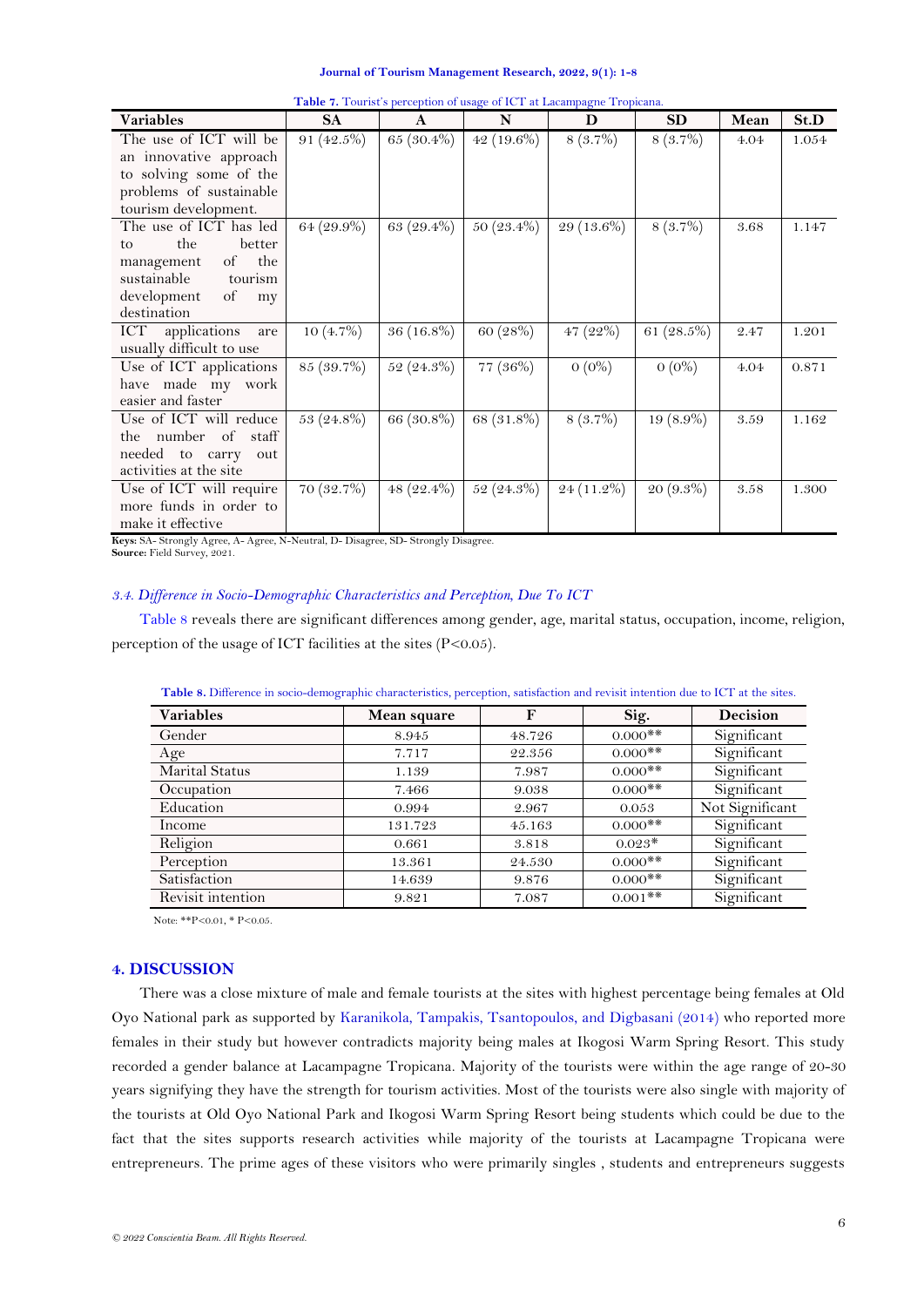#### **Journal of Tourism Management Research, 2022, 9(1): 1-8**

that they are economically viable to spend money on leisure and recreation as opined by [Ogunbodede \(2012\)](#page-7-13). Majority of the tourists had tertiary education which depicts that they have the required knowledge to participate in this research. Majority of the tourists at Old Oyo National Park and Ikogosi Warm Spring resort had a low income while the tourists at Lacampagne Tropicana had high income. This is consistent with the study by Phumsathan [\(2011\)](#page-7-14) that visitors' responses to physical conditions were highly influenced by education levels and income. Lacampagne Tropicana being a private establishment is more expensive to patronize than Old Oyo National Park and Ikogosi Warm Spring Resort being federal government and state government establishments respectively.

The tourists opined that internet and social media had the highest level of usage at the sites. Internet and Social media are the most popular forms of Information Communication Technology even though these tourist sites can play a major role in the awareness of other forms of information Communication Technology. The increased use of internet is supported by [Bhat and Shah \(2014\)](#page-7-15) stating that e-marketing for tourism has been of paramount importance, especially with the explosive growth in new technologies and the increasing use of the Internet. Also, this study is in line with research by [Karimidizboni \(2013\)](#page-7-16) who examined the role of information technology in the tourism industry in Iran by presenting some solutions about it. Due to popularity of internet demand, many tourist organizations, such as hotels, airplanes, and travel agencies, have changed by applying the Internet as an important part of communication and marketing strategies. Searching Information that is important part of buying decisionmaking process, evolved as an internet achievement. ICT not only reduces the risks of receiving and uncertainty, but also increases the quality of travel.The tourists also perceived that the use of Information Communication Technology (ICT) will be an innovative approach to solving some of the problems of sustainable tourism development as supported by [Deuchar \(2012\)](#page-7-4) that Information and communication technology is considered a powerful driver for the development of the tourism sector of any economy, and has the potential to build a yieldbased tourism industry. The tourists also perceived that the use of Information Communication Technology has made work easier and faster. Works are now easy to do and even tourists can check sites on the internet before coming to patronize and a lot of problem can be resolved through these means as supported by [Ogbu, Idris, and](#page-7-17)  [Ijagbemi \(2011\)](#page-7-17) who analyzed how ICT can better improve the tourism sector in Nigeria. They demonstrated various ways by which ICTs have been adapted for the course in tourism. In their work, it was revealed that almost every tourism products can be sold online without the consumer necessarily visiting the place before making any choice since tourism products are not already manufactured goods. Booking of flights and hotel reservations can be done online through e-mail, telephone calls and other internet services thereby helping to reduce if not remove entirely the time wasting processes of the old system.

### **5. CONCLUSION**

This study aimed to find out tourists perception of the use of Information Communication Technology and concludes that the tourists have made use of social media and internet services available at the sites representing the highest form of Information and Communication Technology available at the sites. The tourists also perceived that the use of Information Communication Technology will be an innovative approach to solving some of the problems of sustainable tourism development and that use of Information Communication Technology has made work easier and faster. Management of ecotourism sites should therefore create more awareness on the usage of other forms of information communication technology at their sites so as to further enhance tourists' satisfaction.

> **Funding:** This study received no specific financial support. **Competing Interests:** The authors declare that they have no competing interests. **Acknowledgement:** All authors contributed equally to the conception and design of the study.

### **REFERENCES**

<span id="page-6-0"></span>Arker, D. (2010). *Building strong brands. SMQ, (6)*. New York: The Free Press.